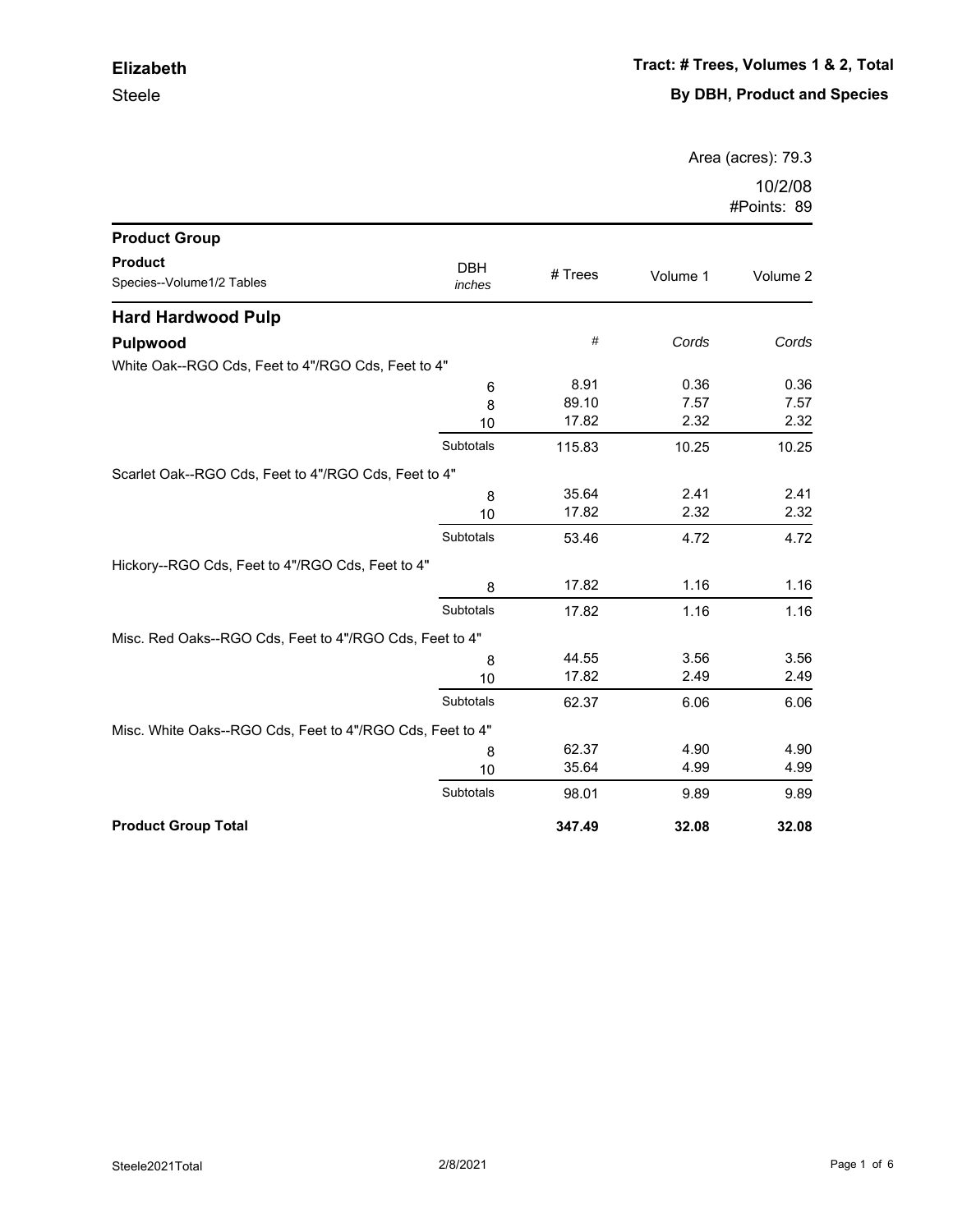#### Steele **Elizabeth**

|                                             |                      |         |          | Area (acres): 79.3     |
|---------------------------------------------|----------------------|---------|----------|------------------------|
|                                             |                      |         |          | 10/2/08<br>#Points: 89 |
| <b>Product Group</b>                        |                      |         |          |                        |
| <b>Product</b><br>Species--Volume1/2 Tables | <b>DBH</b><br>inches | # Trees | Volume 1 | Volume 2               |
| .                                           |                      |         |          |                        |

#### **Hardwood Sawtimber**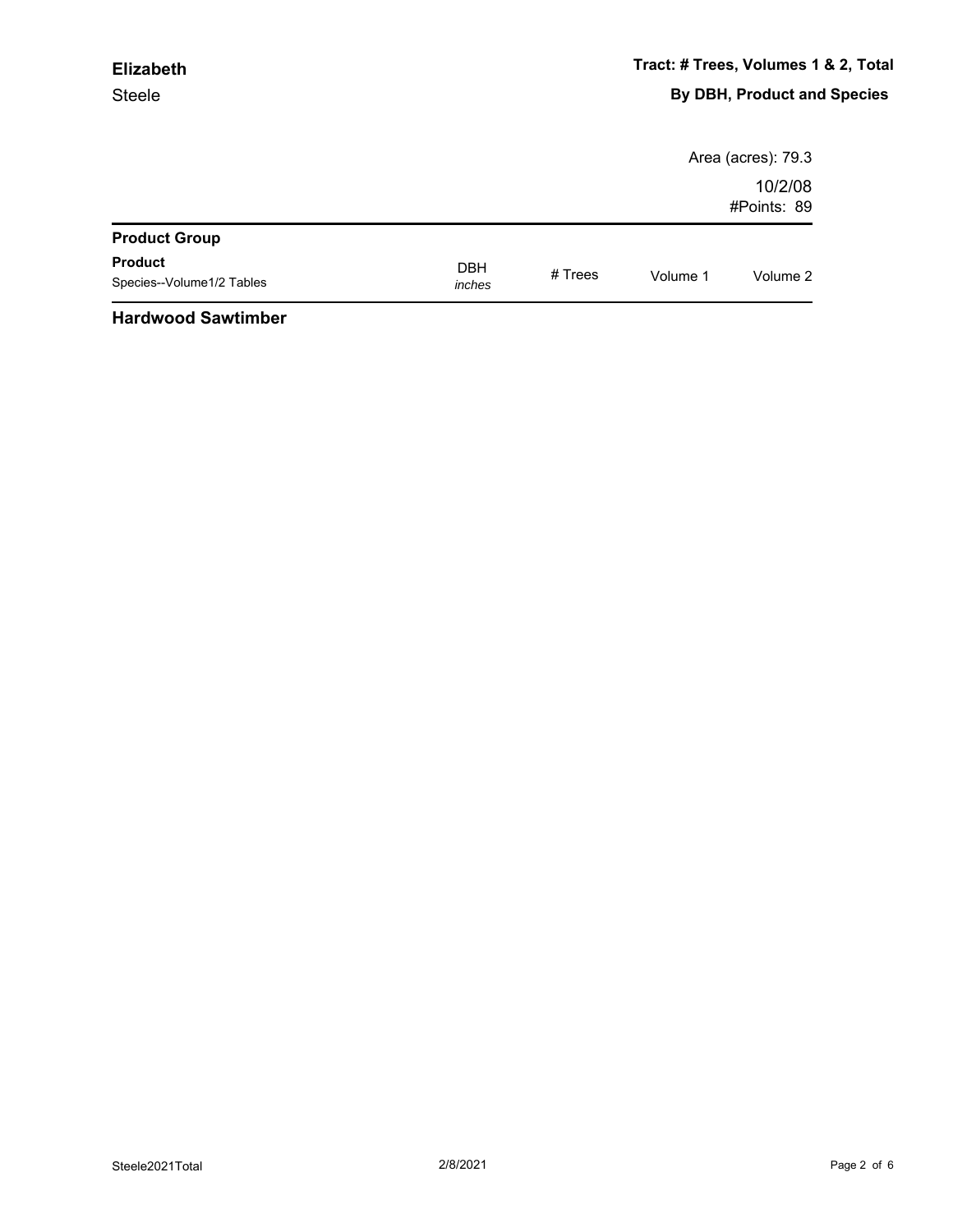Steele

Area (acres): 79.3

| <b>Product Group</b>               |            |         |            |            |
|------------------------------------|------------|---------|------------|------------|
| <b>Product</b>                     | <b>DBH</b> |         |            |            |
| Species--Volume1/2 Tables          | inches     | # Trees | Volume 1   | Volume 2   |
| <b>Hardwood Sawtimber</b>          |            |         |            |            |
| <b>Sawtimber</b>                   |            | $\#$    | <b>MBF</b> | <b>MBF</b> |
| White Oak--Inter 78/Scrib78        |            |         |            |            |
|                                    | 12         | 71.28   | 4.47       | 3.72       |
|                                    | 14         | 53.46   | 6.04       | 5.25       |
|                                    | 16         | 26.73   | 4.48       | 3.97       |
|                                    | Subtotals  | 151.47  | 15.00      | 12.94      |
| Southern Red Oak--Inter 78/Scrib78 |            |         |            |            |
|                                    | 12         | 8.91    | 0.50       | 0.42       |
|                                    | Subtotals  | 8.91    | 0.50       | 0.42       |
| Scarlet Oak--Inter 78/Scrib78      |            |         |            |            |
|                                    | 12         | 8.91    | 0.50       | 0.42       |
|                                    | 14         | 8.91    | 0.69       | 0.61       |
|                                    | Subtotals  | 17.82   | 1.19       | 1.03       |
| Beech--Inter 78/Scrib78            |            |         |            |            |
|                                    | 12         | 8.91    | 0.50       | 0.42       |
|                                    | Subtotals  | 8.91    | 0.50       | 0.42       |
| Sycamore--Inter 78/Scrib78         |            |         |            |            |
|                                    | 14         | 8.91    | 1.18       | 1.02       |
|                                    | 18         | 17.82   | 4.08       | 3.65       |
|                                    | Subtotals  | 26.73   | 5.26       | 4.67       |
| Red Maple--Inter 78/Scrib78        |            |         |            |            |
|                                    | 12         | 8.91    | 0.50       | 0.42       |
|                                    | Subtotals  | 8.91    | 0.50       | 0.42       |
| Yellow Poplar--Inter 78/Scrib78    |            |         |            |            |
|                                    | 12         | 276.21  | 18.84      | 15.60      |
|                                    | 14         | 169.29  | 21.46      | 18.54      |
|                                    | 16         | 142.56  | 28.60      | 25.18      |
|                                    | 18         | 71.28   | 19.64      | 17.54      |
|                                    | 20         | 17.82   | 5.74       | 5.23       |
|                                    | Subtotals  | 677.17  | 94.28      | 82.10      |
| Hickory--Inter 78/Scrib78          |            |         |            |            |
|                                    | 12         | 8.91    | 0.50       | 0.42       |
|                                    | 26         | 8.91    | 2.66       | 2.50       |
|                                    | Subtotals  | 17.82   | 3.16       | 2.92       |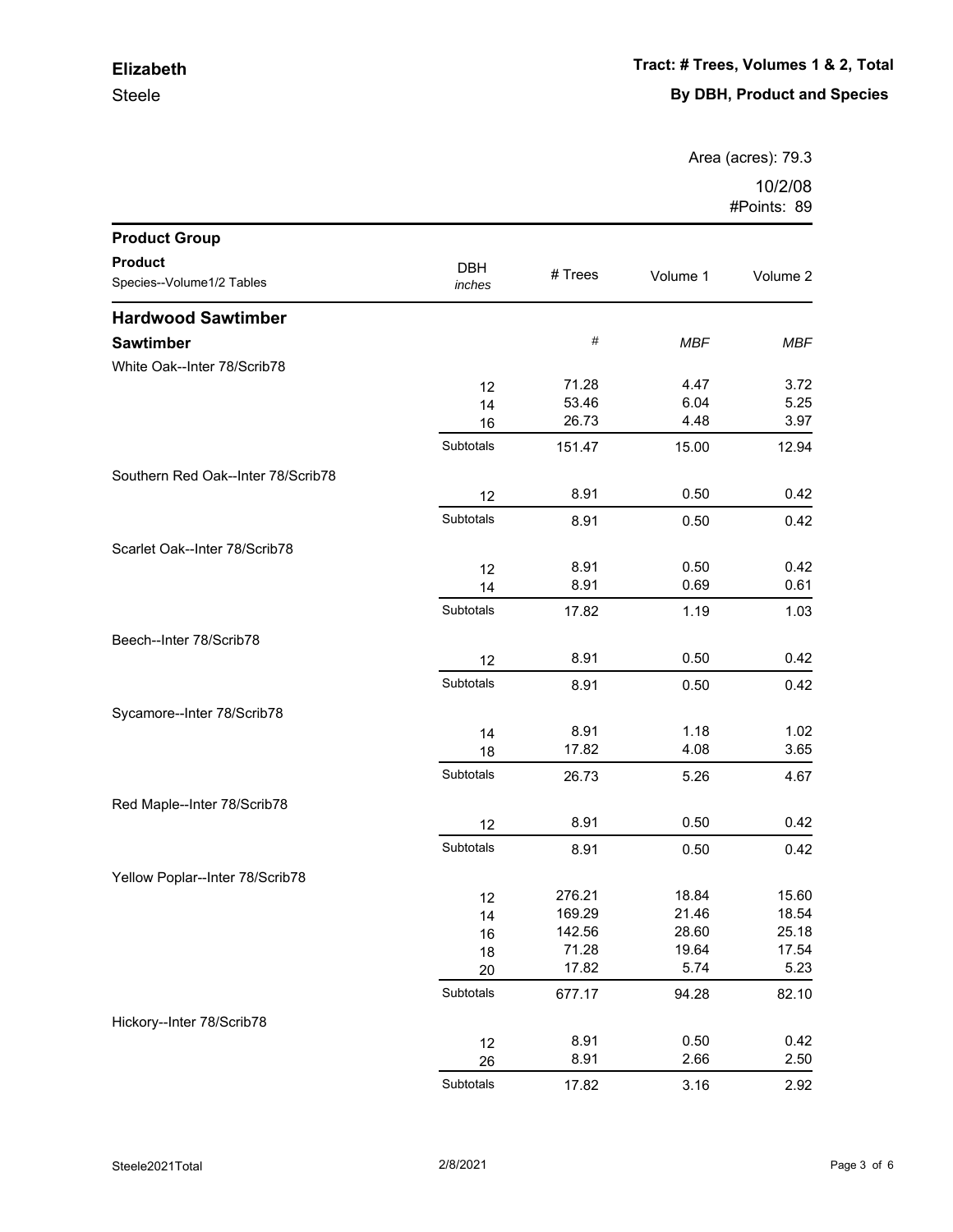Steele

Area (acres): 79.3

| <b>Product Group</b>                                   |            |          |            |            |
|--------------------------------------------------------|------------|----------|------------|------------|
| <b>Product</b>                                         | <b>DBH</b> |          |            |            |
| Species--Volume1/2 Tables                              | inches     | # Trees  | Volume 1   | Volume 2   |
| <b>Hardwood Sawtimber</b>                              |            |          |            |            |
| <b>Sawtimber</b>                                       |            | $\#$     | <b>MBF</b> | <b>MBF</b> |
| Sweetgum--Inter 78/Scrib78                             |            |          |            |            |
|                                                        | 12         | 35.64    | 2.00       | 1.68       |
|                                                        | 14         | 17.82    | 1.39       | 1.23       |
|                                                        | 16         | 26.73    | 3.82       | 3.39       |
|                                                        | 18         | 17.82    | 4.15       | 3.72       |
|                                                        | 20         | 8.91     | 3.10       | 2.82       |
|                                                        | 30         | 8.91     | 6.40       | 6.04       |
|                                                        | Subtotals  | 115.83   | 20.86      | 18.89      |
| Misc. Red Oaks--Inter 78/Scrib78                       |            |          |            |            |
|                                                        | 12         | 8.91     | 0.50       | 0.42       |
|                                                        | 14         | 17.82    | 1.39       | 1.23       |
|                                                        | 18         | 8.91     | 1.21       | 1.10       |
|                                                        | 32         | 8.91     | 7.36       | 6.99       |
|                                                        | Subtotals  | 44.55    | 10.46      | 9.73       |
| Misc. White Oaks--Inter 78/Scrib78                     |            |          |            |            |
|                                                        | 12         | 26.73    | 1.50       | 1.26       |
|                                                        | 14         | 26.73    | 2.08       | 1.84       |
|                                                        | 16         | 8.91     | 0.94       | 0.85       |
|                                                        | 18         | 8.91     | 2.08       | 1.86       |
|                                                        | 20         | 17.82    | 4.16       | 3.80       |
|                                                        | Subtotals  | 89.10    | 10.76      | 9.61       |
| <b>Product Group Total</b>                             |            | 1,167.22 | 162.47     | 143.15     |
| <b>Pine Pulp</b>                                       |            |          |            |            |
| Pulpwood                                               |            | #        | Cords      | Cords      |
| Virginia Pine--RGO Cds, Feet to 4"/RGO Cds, Feet to 4" |            |          |            |            |
|                                                        | 6          | 8.91     | 0.45       | 0.45       |
|                                                        | Subtotals  | 8.91     | 0.45       | 0.45       |
| Loblolly Pine--RGO Cds, Feet to 4"/RGO Cds, Feet to 4" |            |          |            |            |
|                                                        | 6          | 1,550.36 | 85.89      | 85.89      |
|                                                        | 8          | 1,701.83 | 177.67     | 177.67     |
|                                                        | 10         | 320.76   | 52.93      | 52.93      |
|                                                        | Subtotals  | 3,572.96 | 316.49     | 316.49     |
| <b>Product Group Total</b>                             |            | 3,581.87 | 316.93     | 316.93     |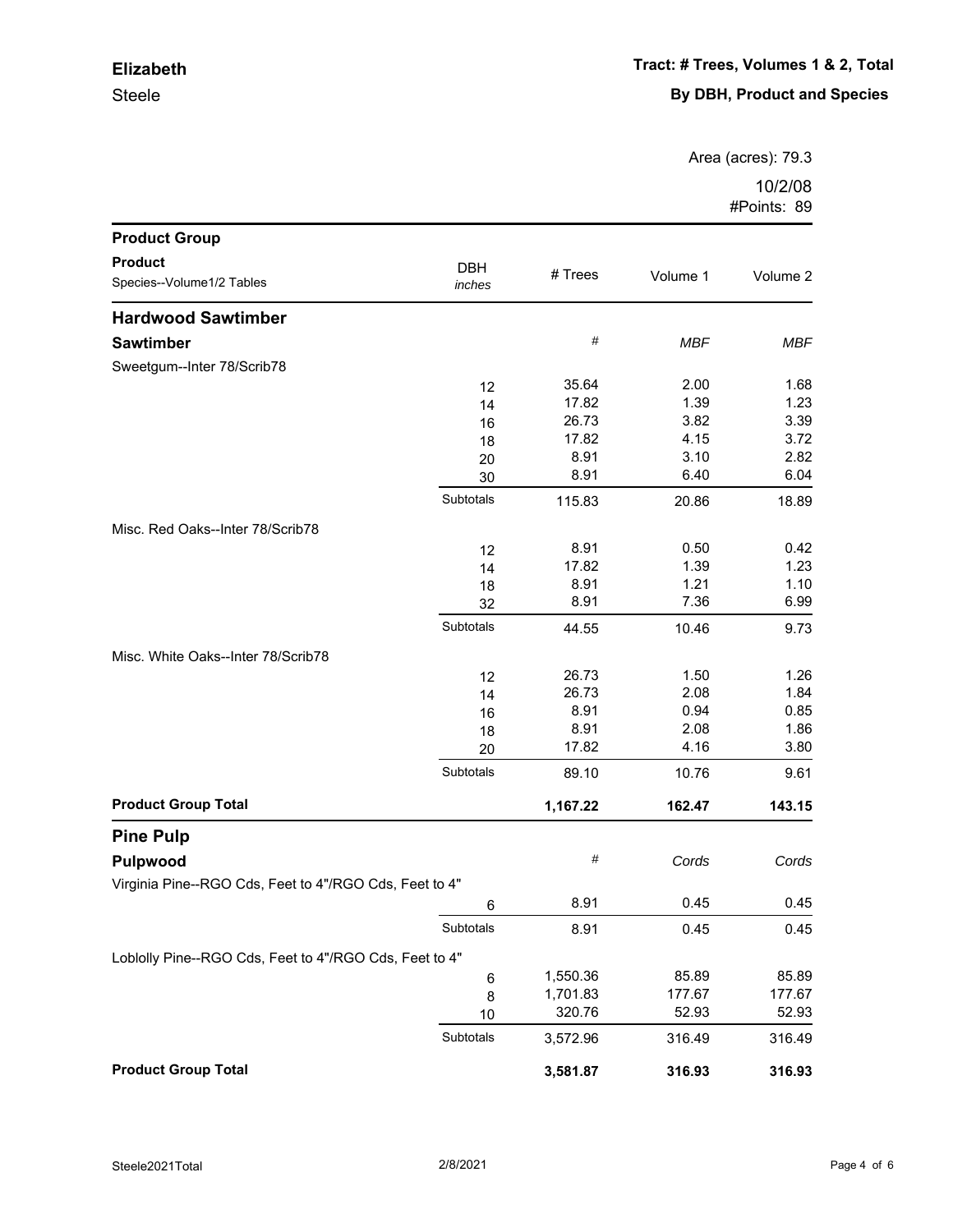Steele

Area (acres): 79.3

| <b>Product Group</b>                        |                      |          |            |            |
|---------------------------------------------|----------------------|----------|------------|------------|
| <b>Product</b><br>Species--Volume1/2 Tables | <b>DBH</b><br>inches | # Trees  | Volume 1   | Volume 2   |
| <b>Pine Sawtimber</b>                       |                      |          |            |            |
| <b>Sawtimber</b>                            |                      | #        | <b>MBF</b> | <b>MBF</b> |
| Loblolly Pine--Inter 78/Scrib78             |                      |          |            |            |
|                                             | 10                   | 1,229.60 | 59.42      | 44.76      |
|                                             | 12                   | 1,728.56 | 179.65     | 144.25     |
|                                             | 14                   | 1,291.97 | 223.08     | 187.32     |
|                                             | 16                   | 596.98   | 149.01     | 130.08     |
|                                             | 18                   | 160.38   | 52.59      | 46.79      |
|                                             | 20                   | 53.46    | 23.07      | 20.86      |
|                                             | 22                   | 8.91     | 4.92       | 4.49       |
|                                             | 24                   | 8.91     | 5.92       | 5.44       |
|                                             | 26                   | 8.91     | 5.58       | 5.21       |
|                                             | Subtotals            | 5,087.67 | 703.23     | 589.21     |
| Shortleaf Pine--Inter 78/Scrib78            |                      |          |            |            |
|                                             | 16                   | 8.91     | 1.87       | 1.65       |
|                                             | Subtotals            | 8.91     | 1.87       | 1.65       |
| <b>Product Group Total</b>                  |                      | 5,096.58 | 705.10     | 590.86     |